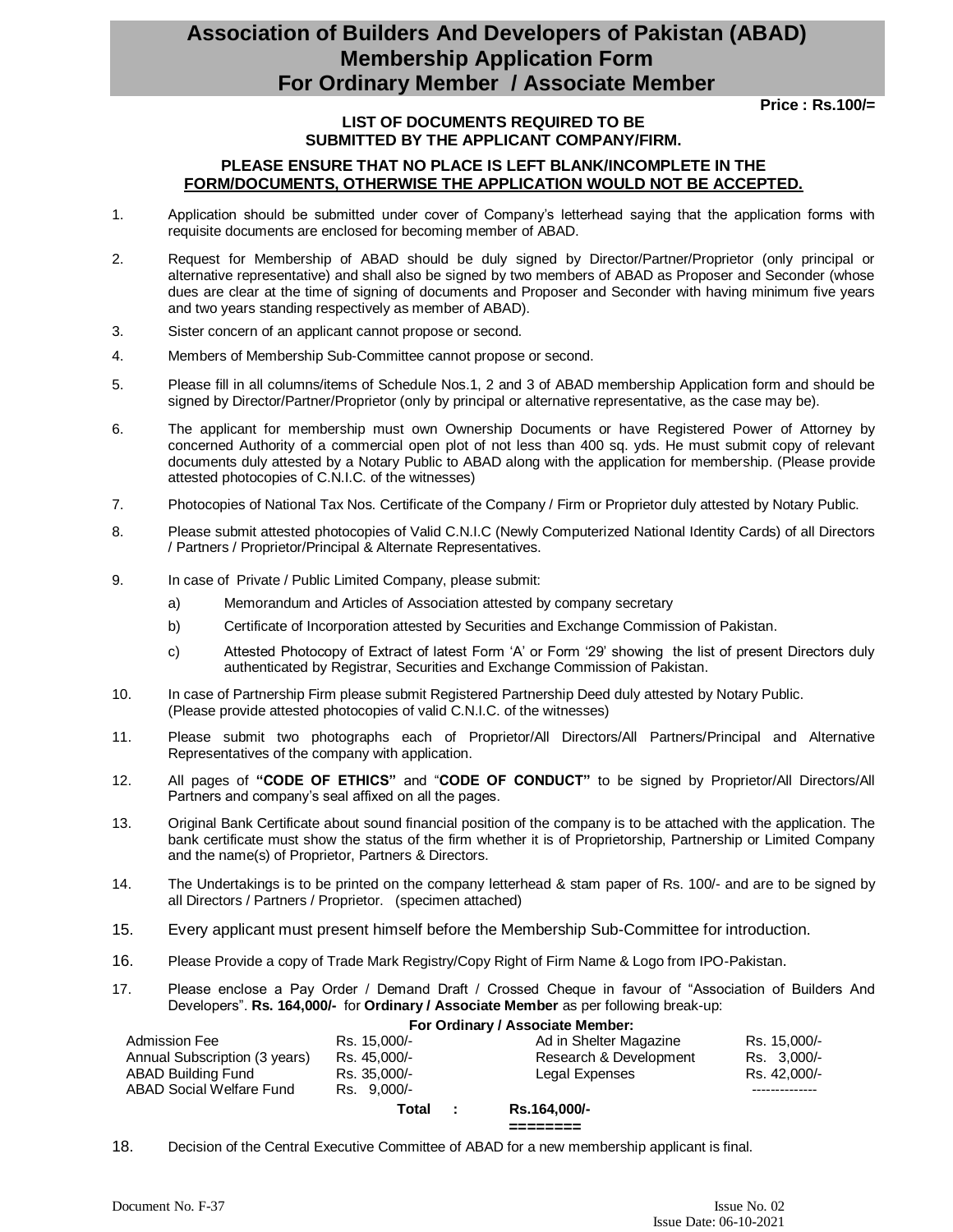### **ABAD MEMBERSHIP APPLICATION FORM COMPRISING SCHEDULE NOS. 1, 2 3 & 4**

#### **SUBJECT: Request for Ordinary / Associate Membership of ABAD.**

#### **Dear Sir:**

I/we, am/are pleased to enclose herewith Schedule Nos. 1, 2, 3 and 4, duly filled in and signed by our Director/Partner/Proprietor and would request you to consider our Firm / Company for the Membership of your Association (ABAD). If our application is approved and we are admitted as member of ABAD, I/we undertake and confirm to abide by the Memorandum and Articles of Association, Bye-Laws, Rules and Regulations, **"Code of Ethics"** and "**Code of Conduct"** of the association. I/we also undertake to follow and abide by all the decisions, directions and policy guidelines of the Central Executive Committee of ABAD as presently enforce and as may be issued from time to time. I/we also undertake to pay all the fees, subscriptions, dues, charges, expenses and levies etc., as may be prescribed/fixed/levied by ABAD on yearly basis for any specific purpose/project.

I/we certify that the information provided by me/us in Schedule Nos. 1, 2 3 and 4 forming enclosures to this application duly signed by me as Director/Partner/Proprietor of the said Company/Firm, are true to the best of my/our knowledge and belief.

The following two persons will represent on behalf of our Company/Firm in ABAD and sign all correspondence. (Please note as per D.T.O.'s orders only Director/Partner and Proprietor can cast vote or contest the elections of ABAD. However, General Manager and above of Public Limited Company can represent ABAD with consent of Board of Directors, for which a copy of Board of Resolution should be submitted).

#### **Principal Representative:**

| Alternate Representative: |         |              |                                                                                                                       |  |
|---------------------------|---------|--------------|-----------------------------------------------------------------------------------------------------------------------|--|
|                           | Name :  |              |                                                                                                                       |  |
|                           | Status: |              |                                                                                                                       |  |
|                           |         |              |                                                                                                                       |  |
|                           |         |              | Agreeing to all the terms and conditions of ABAD, I/we are putting my/our signatures in confirmation thereto.         |  |
| Date _________________    |         | Signature:   | (Principal Representative)                                                                                            |  |
|                           |         | Name:        |                                                                                                                       |  |
|                           |         | Designation: | <u> 2000 - Jan Barbara, manazar a shekara tshirin a shekara tshirin a shekara tshirin a shekara tshirin a shekara</u> |  |
| Seal of the Company/Firm  |         | Address:     | <u> 1980 - Jan Barbara, martin da shekara tsa 1980 - An tsa 1980 - An tsa 1980 - An tsa 1980 - An tsa 1980 - An t</u> |  |

\_\_\_\_\_\_\_\_\_\_\_\_\_\_\_\_\_\_\_\_\_\_\_\_\_\_\_\_\_\_\_\_\_\_\_\_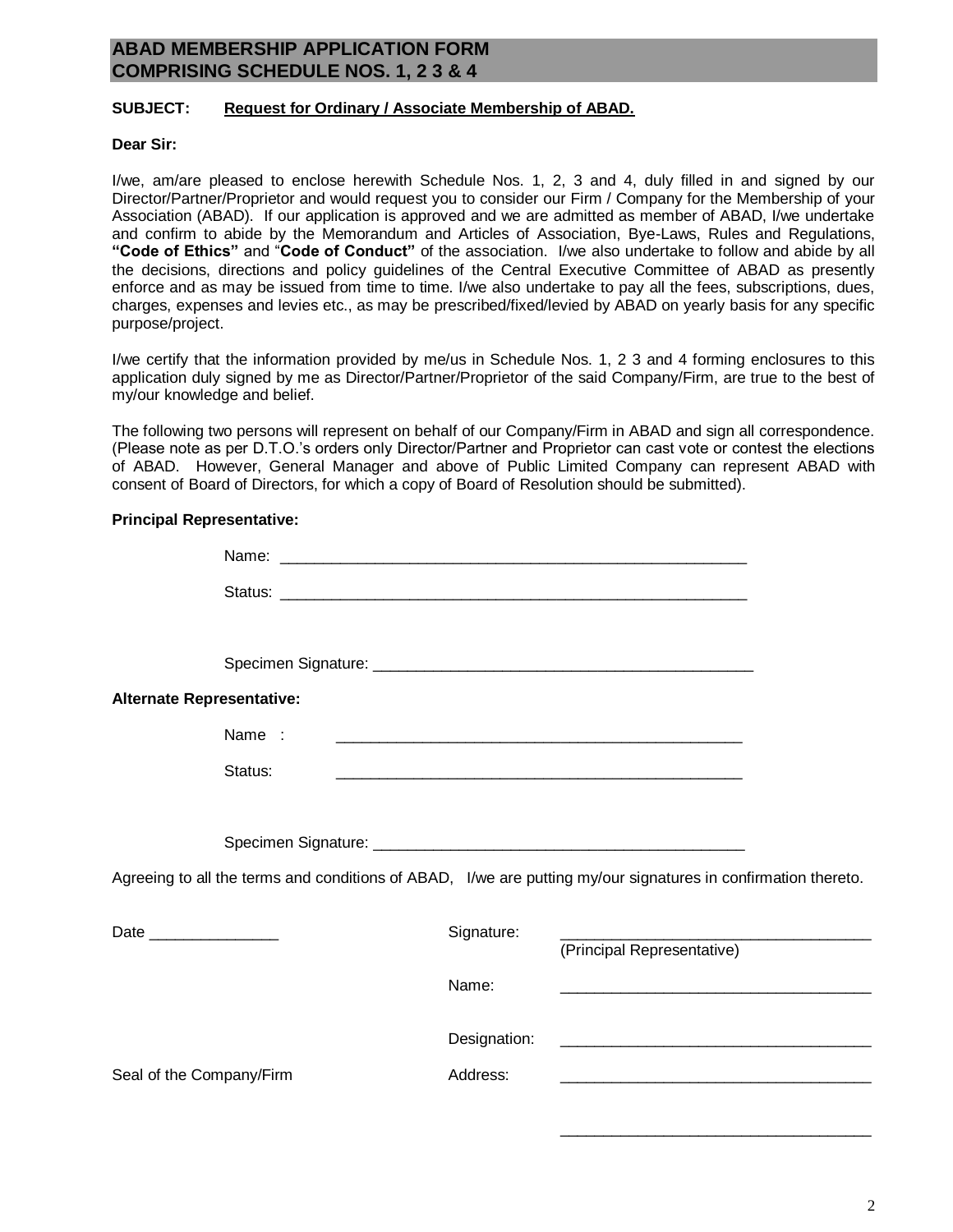### **ABAD MEMBERSHIP APPLICATION FORM**

| Name(s) of Proprietor /Partners/Directors:<br>1.<br><u> 1980 - Johann John Stein, fransk politik (</u><br>2. $\overline{\phantom{a}}$<br>3.<br>Seconder:<br>Proposer:<br>Signature of Proposer<br>Signature of Seconder<br>Name of Proposer<br>Name of Seconder<br><u> 1989 - Johann Barbara, martin da basar a shekara tsa 1989 - An tsa 1989 - An tsa 1989 - An tsa 1989 - An tsa</u><br>Company's Name<br>Company's Name<br>Membership renewed up to ________________<br>Membership with ABAD since ____________<br>Standing with ABAD<br>Standing with ABAD<br>[ YES / NO ]<br>more than 05 years<br>more than 02 years | Name of Applicant Firm / Company |                                          |
|-----------------------------------------------------------------------------------------------------------------------------------------------------------------------------------------------------------------------------------------------------------------------------------------------------------------------------------------------------------------------------------------------------------------------------------------------------------------------------------------------------------------------------------------------------------------------------------------------------------------------------|----------------------------------|------------------------------------------|
|                                                                                                                                                                                                                                                                                                                                                                                                                                                                                                                                                                                                                             |                                  |                                          |
|                                                                                                                                                                                                                                                                                                                                                                                                                                                                                                                                                                                                                             |                                  |                                          |
|                                                                                                                                                                                                                                                                                                                                                                                                                                                                                                                                                                                                                             |                                  |                                          |
|                                                                                                                                                                                                                                                                                                                                                                                                                                                                                                                                                                                                                             |                                  |                                          |
|                                                                                                                                                                                                                                                                                                                                                                                                                                                                                                                                                                                                                             |                                  |                                          |
|                                                                                                                                                                                                                                                                                                                                                                                                                                                                                                                                                                                                                             |                                  |                                          |
|                                                                                                                                                                                                                                                                                                                                                                                                                                                                                                                                                                                                                             |                                  |                                          |
|                                                                                                                                                                                                                                                                                                                                                                                                                                                                                                                                                                                                                             |                                  |                                          |
|                                                                                                                                                                                                                                                                                                                                                                                                                                                                                                                                                                                                                             |                                  | Membership renewed up to _______________ |
|                                                                                                                                                                                                                                                                                                                                                                                                                                                                                                                                                                                                                             |                                  | Membership with ABAD since _____________ |
|                                                                                                                                                                                                                                                                                                                                                                                                                                                                                                                                                                                                                             |                                  | [ YES / NO ]                             |
|                                                                                                                                                                                                                                                                                                                                                                                                                                                                                                                                                                                                                             |                                  |                                          |
|                                                                                                                                                                                                                                                                                                                                                                                                                                                                                                                                                                                                                             | Address:                         | Address:                                 |
| Company's/Firm's Seal<br>Company's/Firm's Seal                                                                                                                                                                                                                                                                                                                                                                                                                                                                                                                                                                              |                                  |                                          |

**Note:** At least Proposer and Seconder with having minimum five years and two years standing respectively as member of ABAD. Only authorized representatives should sign as Proposer / Seconder provided all the dues of Proposer and Seconder are cleared.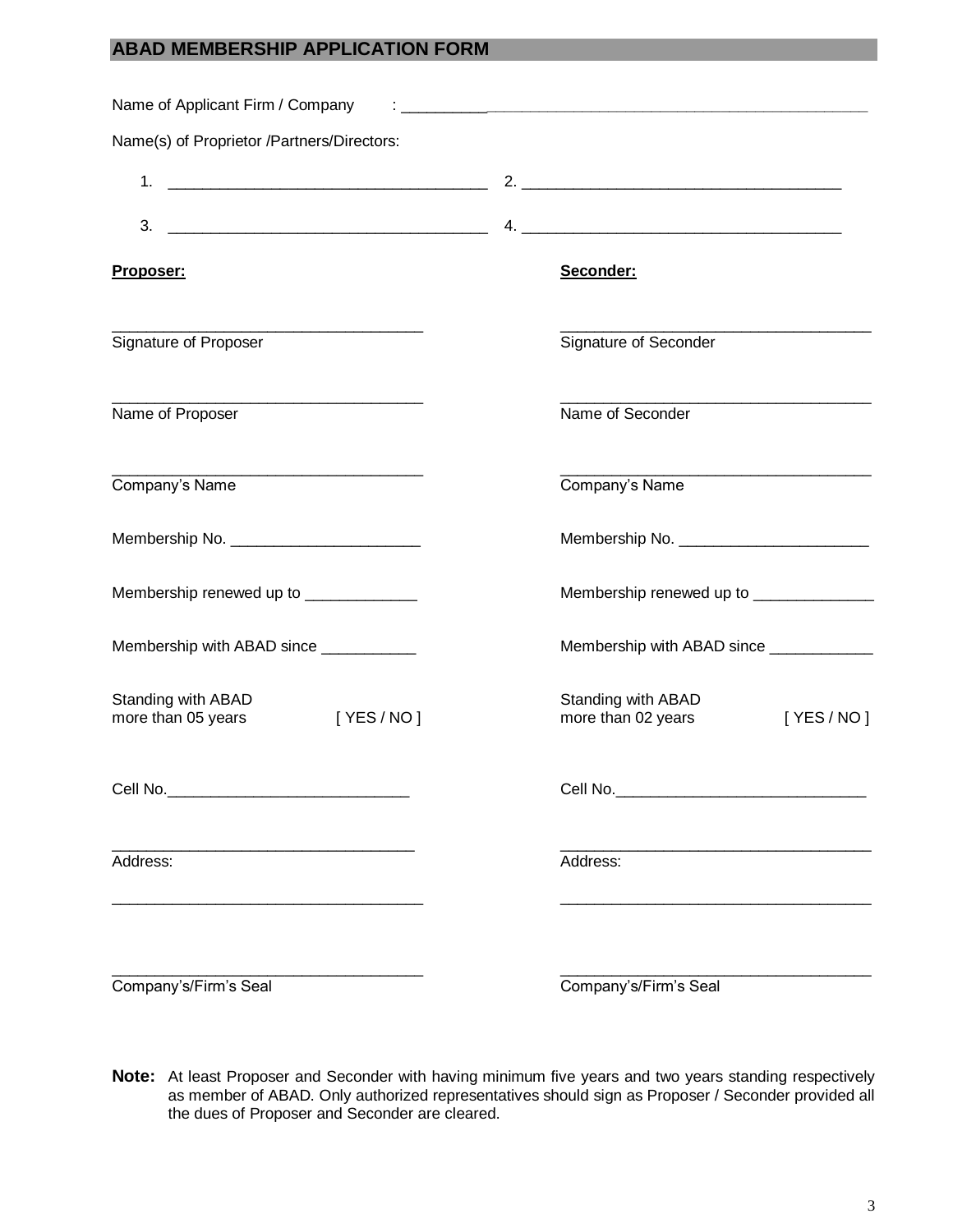## **ABAD MEMBERSHIP APPLICATION FORM Schedule No. 1**

## **GENERAL INFORMATION ABOUT THE COMPANY / FIRM**

|               | Seal of the Company/Firm                                                      | Designation                                                                                                            |
|---------------|-------------------------------------------------------------------------------|------------------------------------------------------------------------------------------------------------------------|
|               |                                                                               | Name                                                                                                                   |
|               | Date                                                                          | Signature                                                                                                              |
|               |                                                                               |                                                                                                                        |
| 7.            | E-mail<br>Name and Address of usual Bankers                                   | <u> 1980 - Jan James James Barnett, amerikan besteck av den større og av den større og av den som forskelle og a</u>   |
|               | Fax #                                                                         |                                                                                                                        |
|               | Phone #                                                                       | <u> 1989 - Johann Barn, mars eta bat erroman erroman erroman erroman ez erroman ez erroman ez erroman ez ez ez e</u>   |
|               |                                                                               | <u> 1989 - Johann John Stein, markin fan it ferskearre fan it ferskearre fan it ferskearre fan it ferskearre fan i</u> |
|               | b. Address (Branch/Regional Office)                                           | <u> 1980 - Jan James James, martin amerikan basar dan berasal dari pertama dan berasal dari pertama dan berasal d</u>  |
|               | E-mail                                                                        |                                                                                                                        |
|               | Fax #:                                                                        | <u> 1989 - Jan Berlin, margaret alderdizion eta biztanleria (h. 1982).</u>                                             |
|               |                                                                               | <u> 1989 - Jan James James James James James James James James James James James James James James James James J</u>   |
|               | Phone #                                                                       | <u> 1980 - Johann John Stone, mars an deus Amerikaansk kommunister (* 1950)</u>                                        |
|               |                                                                               | <u> 1989 - Jan Samuel Barbara, margaret eta biztanleria (h. 1989).</u>                                                 |
| 6.            | a. Address (Registered Office):                                               |                                                                                                                        |
| 5.            | National Tax (N.T.) No. of the Firm/Company                                   |                                                                                                                        |
| 4.            | Statues of the Organization i.e.<br>Proprietor/Private Limited/Public Limited |                                                                                                                        |
| 3.            | Incorporated/Registered with                                                  |                                                                                                                        |
| 2.            |                                                                               |                                                                                                                        |
| $\mathbf 1$ . | Name of the Company/Firm                                                      |                                                                                                                        |

#### **Note: This Schedule No.1 should be signed by any of the one of authorized representative of the Firm/Company.**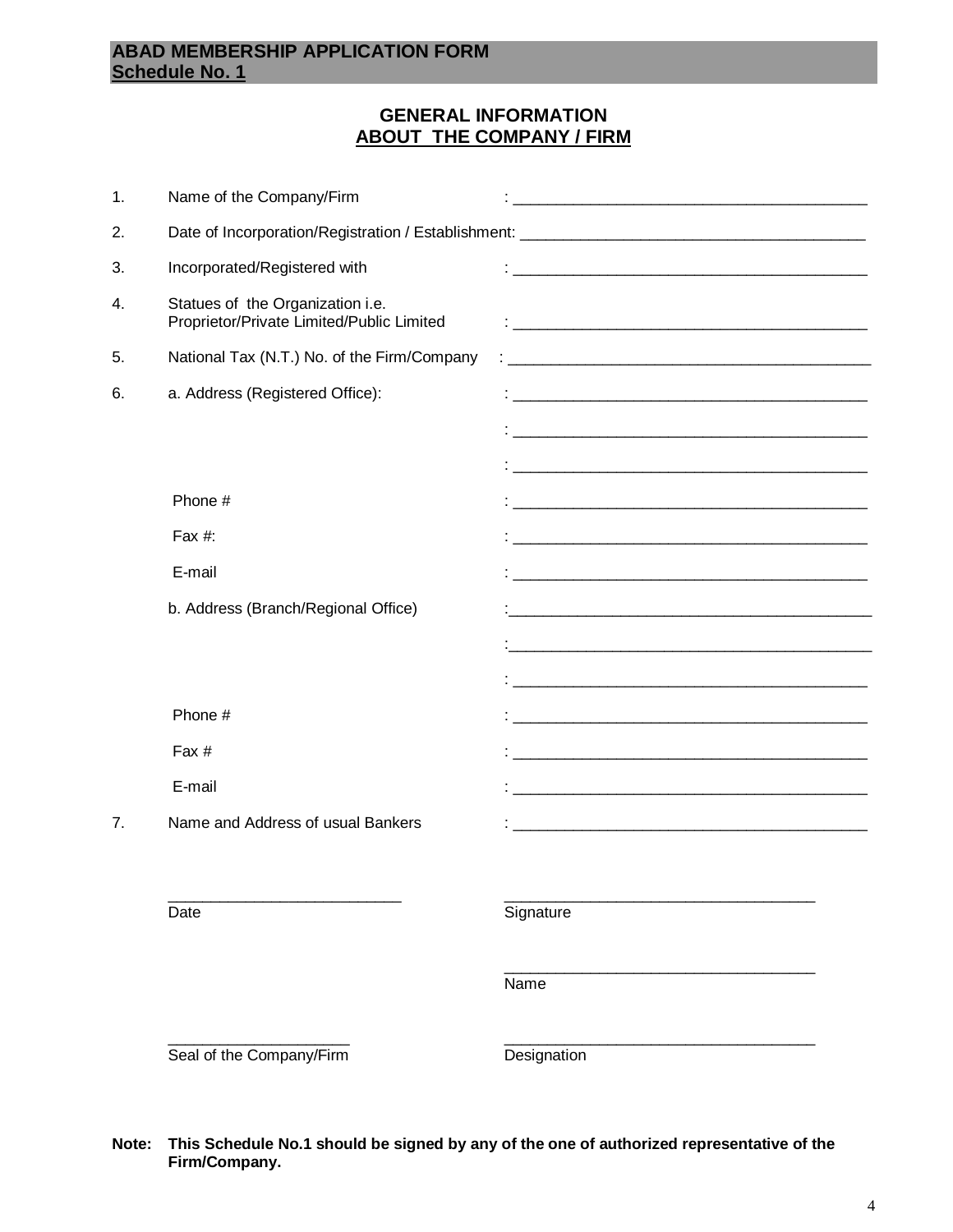## **GENERAL INFORMATION**

## **ABOUT THE DIRECTORS / PARTNERS / PROPRIETOR**

*(Please fill out separate form for each Director / Partner / Proprietor / Principal and Alternative Representatives))*

| 1.  | Name: Mr./Mrs./Ms.                                                                                                                                                                                                                                                                                                    |   |                                                                                                                        |  |
|-----|-----------------------------------------------------------------------------------------------------------------------------------------------------------------------------------------------------------------------------------------------------------------------------------------------------------------------|---|------------------------------------------------------------------------------------------------------------------------|--|
| 2.  | Father's/Husband's Name                                                                                                                                                                                                                                                                                               |   | <u> 1980 - Johann Barn, mars ann an t-Amhain ann an t-Amhain an t-Amhain an t-Amhain an t-Amhain an t-Amhain an t-</u> |  |
| 3.  | Age                                                                                                                                                                                                                                                                                                                   |   | <u> 2000 - Jan James James James James James James James James James James James James James James James James J</u>   |  |
| 4.  | Designation                                                                                                                                                                                                                                                                                                           |   | <u> 2000 - Jan James James James James James James James James James James James James James James James James Ja</u>  |  |
| 5.  | Qualifications                                                                                                                                                                                                                                                                                                        |   | <u> 1989 - Johann Harry Harry Harry Harry Harry Harry Harry Harry Harry Harry Harry Harry Harry Harry Harry Harry</u>  |  |
| 6.  | NIC (National Identity Card) # :                                                                                                                                                                                                                                                                                      |   | <u> 1990 - Johann Barn, mars ann an Catharine ann an t-Alban ann an t-Alban ann an t-Alban ann an t-Alban ann an </u>  |  |
| 7.  | Address                                                                                                                                                                                                                                                                                                               |   | <u> 2000 - Jan James James James James James James James James James James James James James James James James J</u>   |  |
|     |                                                                                                                                                                                                                                                                                                                       |   |                                                                                                                        |  |
|     |                                                                                                                                                                                                                                                                                                                       |   |                                                                                                                        |  |
| 8.  | Phone # $\frac{1}{2}$ $\frac{1}{2}$ $\frac{1}{2}$ $\frac{1}{2}$ $\frac{1}{2}$ $\frac{1}{2}$ $\frac{1}{2}$ $\frac{1}{2}$ $\frac{1}{2}$ $\frac{1}{2}$ $\frac{1}{2}$ $\frac{1}{2}$ $\frac{1}{2}$ $\frac{1}{2}$ $\frac{1}{2}$ $\frac{1}{2}$ $\frac{1}{2}$ $\frac{1}{2}$ $\frac{1}{2}$ $\frac{1}{2}$ $\frac{1}{2}$ $\frac$ |   |                                                                                                                        |  |
| 9.  |                                                                                                                                                                                                                                                                                                                       |   |                                                                                                                        |  |
| 10. | Other Business, if any.                                                                                                                                                                                                                                                                                               | ÷ | <u> 1980 - Johann John Stein, mars and de British and de British and de British and de British and de British and</u>  |  |
| 11. |                                                                                                                                                                                                                                                                                                                       |   | Association with other Companies/Firms, if any __________________________________                                      |  |
| 12. | Any other information                                                                                                                                                                                                                                                                                                 | ÷ |                                                                                                                        |  |
|     |                                                                                                                                                                                                                                                                                                                       |   |                                                                                                                        |  |
|     |                                                                                                                                                                                                                                                                                                                       |   |                                                                                                                        |  |

Date Signature

**Note:** *This form is to be filled in by all Partners/Directors/Proprietor/Principal and Alternative Representatives separately, kindly make copies, if required***.** 

 $\frac{1}{2}$  ,  $\frac{1}{2}$  ,  $\frac{1}{2}$  ,  $\frac{1}{2}$  ,  $\frac{1}{2}$  ,  $\frac{1}{2}$  ,  $\frac{1}{2}$  ,  $\frac{1}{2}$  ,  $\frac{1}{2}$  ,  $\frac{1}{2}$  ,  $\frac{1}{2}$  ,  $\frac{1}{2}$  ,  $\frac{1}{2}$  ,  $\frac{1}{2}$  ,  $\frac{1}{2}$  ,  $\frac{1}{2}$  ,  $\frac{1}{2}$  ,  $\frac{1}{2}$  ,  $\frac{1$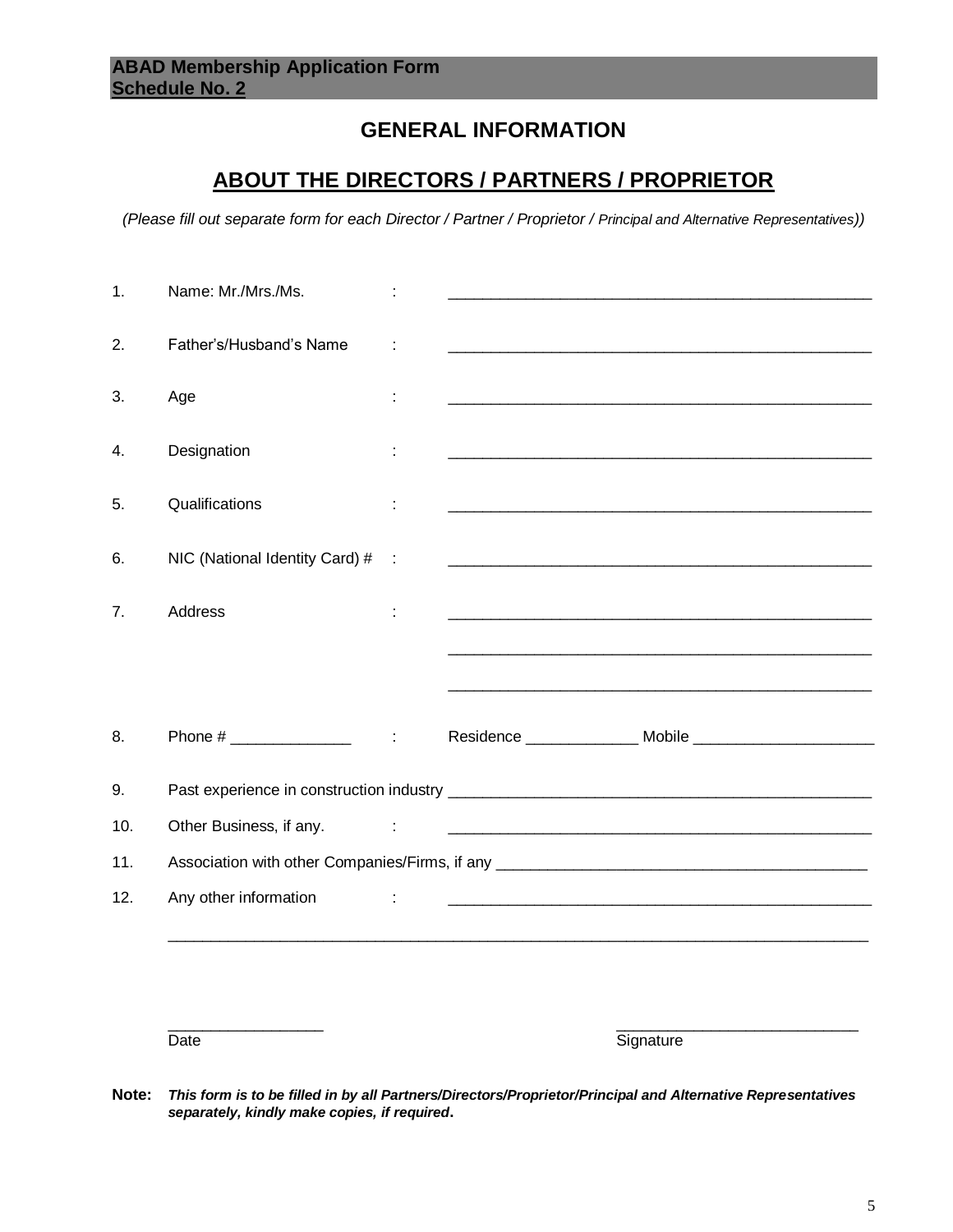## **GENERAL INFORMATION**

## **ABOUT THE DIRECTORS / PARTNERS / PROPRIETOR**

*(Please fill out separate form for each Director / Partner / Proprietor / Principal and Alternative Representatives))*

| 1.  | Name: Mr./Mrs./Ms.             |                       |                                                                                                                       |
|-----|--------------------------------|-----------------------|-----------------------------------------------------------------------------------------------------------------------|
| 2.  | Father's/Husband's Name        |                       | <u> 1980 - Jan Barnett, fransk politik (d. 1980)</u>                                                                  |
| 3.  | Age                            | ÷                     | <u> 1989 - Johann John Stone, markin bashkar (b. 1989)</u>                                                            |
| 4.  | Designation                    |                       |                                                                                                                       |
| 5.  | Qualifications                 | ÷                     |                                                                                                                       |
| 6.  | NIC (National Identity Card) # | $\mathbb{R}^2$        |                                                                                                                       |
| 7.  | Address                        | ÷                     |                                                                                                                       |
|     |                                |                       |                                                                                                                       |
|     |                                |                       |                                                                                                                       |
| 8.  |                                | $\mathcal{A}$         |                                                                                                                       |
| 9.  |                                |                       |                                                                                                                       |
| 10. | Other Business, if any.        | ÷                     |                                                                                                                       |
| 12. |                                |                       | Association with other Companies/Firms, if any __________________________________                                     |
| 12. | Any other information          | $\mathbb{Z}^{\times}$ | <u> 1989 - Johann Harry Harry Harry Harry Harry Harry Harry Harry Harry Harry Harry Harry Harry Harry Harry Harry</u> |
|     |                                |                       |                                                                                                                       |
|     |                                |                       |                                                                                                                       |
|     | Date                           |                       | Signature                                                                                                             |

**Note:** *This form is to be filled in by all Partners/Directors/Proprietor/Principal and Alternative Representatives separately, kindly make copies, if required***.**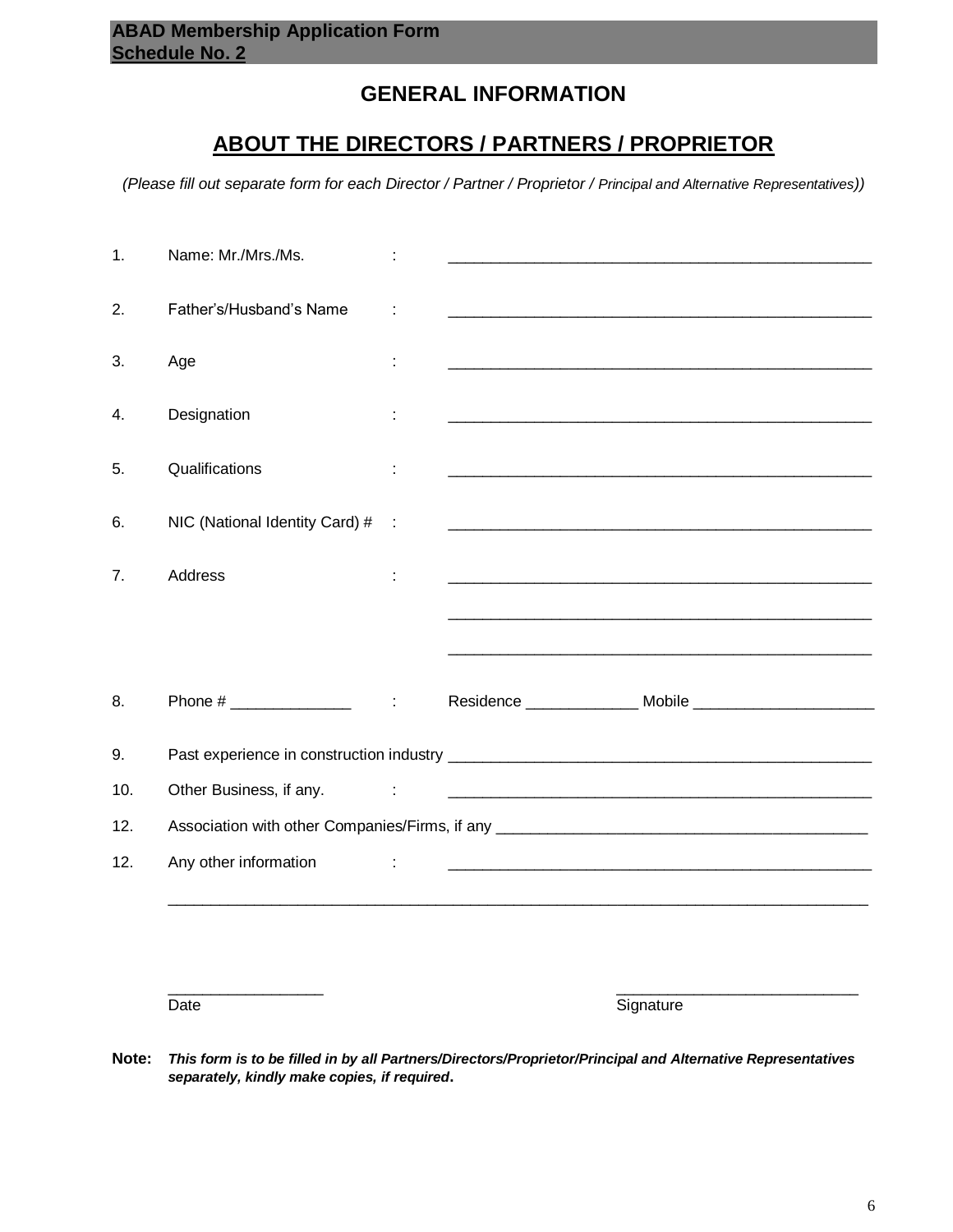## **ABAD Membership Application Form**

**Schedule No. 3**

## **GENERAL INFORMATION ABOUT EXPERIENCE OF THE COMPANY**

| S.No           | List of<br>Project                                               | Area of<br>Plot<br>(Flats /<br>project) | Name of<br>Plot<br>(Flat or<br>Project) | Nos.<br>$\&$<br><b>Sizes</b><br>$\mathsf{of}$<br>Plots<br>(Hou<br>se<br>Proje<br>cts) | Locatio<br>n of<br>Project | $\overline{No}$ . of<br>Units/<br>Flats/<br>Shops/<br>Houses | Total<br>Cost<br>o <sub>f</sub><br>Projec<br>t as<br>appro<br>ved by<br><b>KBCA</b><br>in<br><b>NOC</b> | Date of<br>Comme-<br>ncement | Date<br>$\circ$ f<br>Com<br>p-<br>letion | Remarks/<br>Any Other<br>$Inform -$<br>ation |
|----------------|------------------------------------------------------------------|-----------------------------------------|-----------------------------------------|---------------------------------------------------------------------------------------|----------------------------|--------------------------------------------------------------|---------------------------------------------------------------------------------------------------------|------------------------------|------------------------------------------|----------------------------------------------|
| $\mathbf{1}$   | Project<br>S<br>comple<br>ted by<br>Applica<br>nt<br>Compa<br>ny |                                         |                                         |                                                                                       |                            |                                                              |                                                                                                         |                              |                                          |                                              |
| $\overline{2}$ | On-<br>Going<br>Project<br>s of<br>Applica<br>nt<br>Compa<br>ny  |                                         |                                         |                                                                                       |                            |                                                              |                                                                                                         |                              |                                          |                                              |

Signature: \_\_\_\_\_\_\_\_\_\_\_\_\_\_\_\_\_\_\_\_\_\_\_\_\_\_

Company's / Firm's Seal: \_\_\_\_\_\_\_\_\_\_\_\_\_\_\_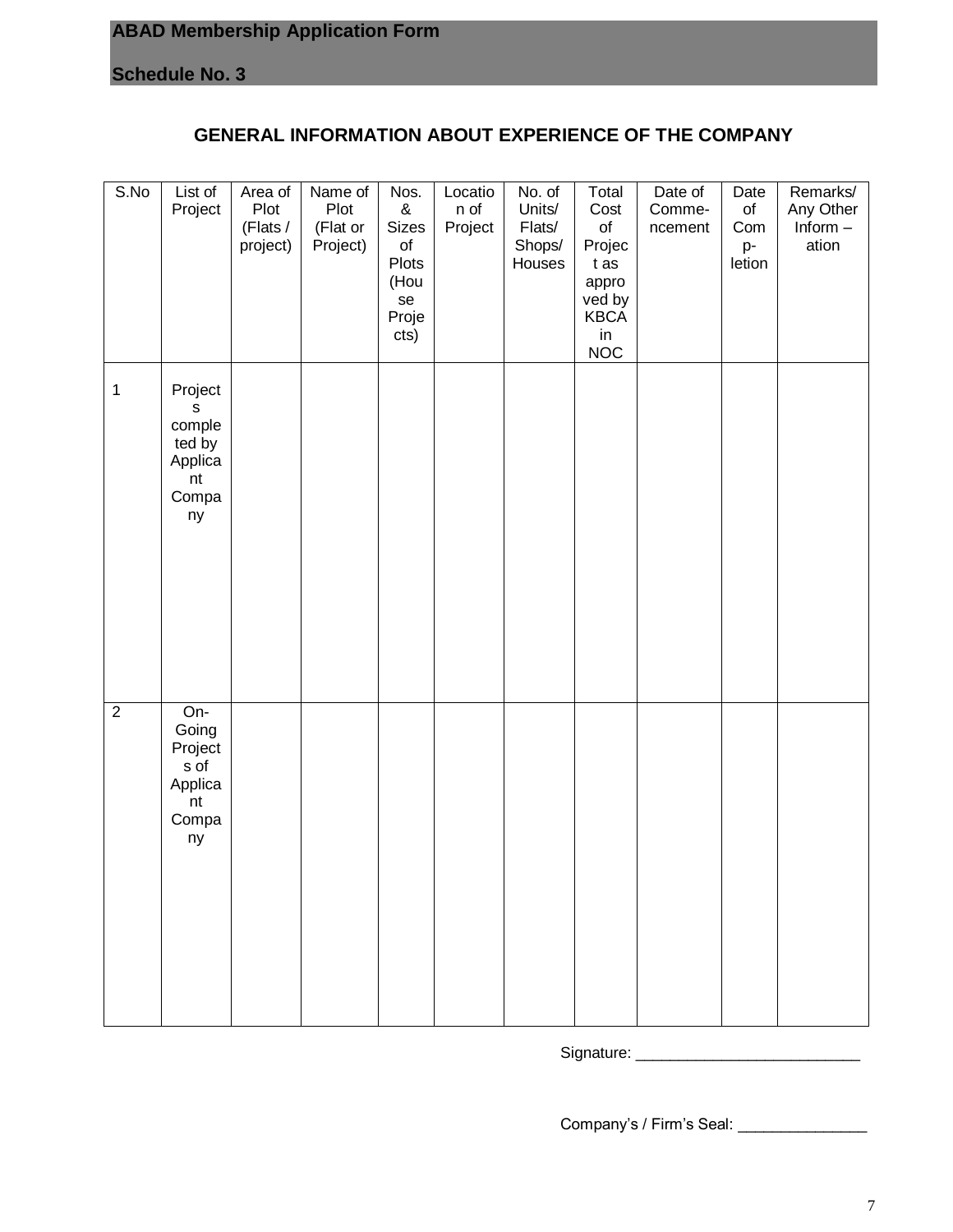## **Schedule No.4** Association of Builders And Developers of Pakistan (ABAD)

## **CODE OF ETHICS**

- 1. All Members shall abide by the Memorandum and Articles of Association of the Association and its bye-laws, rules and regulations. They shall also abide by any decisions that may be taken by the Executive Committee and the General Body at their meetings from time to time.
- 2. The members shall take active interest in the deliberations of the Association and tender such advice and help as they may deem fit irrespective of the fact whether or not they are members of the Executive Committee.
- 3. Each member shall be fair in his dealings with his clients.
- 4. Member companies shall make their best endeavor to expedite the progress of their works and complete them as early as possible.
- 5. Members shall strictly follow the announced specifications of their projects and the assurances given by them to their clients. If any deviation is unavoidable. It should be fully justified by facts and figures so as to avoid any adverse comments by the clients, the press or the public at large.
- 6. All designs should be in accordance with the prevailing codes and good engineering practices.
- 7. Members shall ensure proper utilization of the funds received from their clients for execution of housing projects.
- 8. If any dispute or disagreement between a member and his customer is brought to the notice of the Association, the member shall be morally bound to provide all relevant information to ABAD concerning specific issues and shall abide by any decision that may be arrived at for an amicable settlement of the dispute.
- 9. Members shall observe the norms of professional ethics and business morality and instill a feeling of confidence understanding among all concerned.
- 10. Members shall furnish to the Association a copy of all literature published by them about their projects. If any clarification is needed, members will promptly furnish it to the Association.
- 11. Members shall supply any relevant information that may be called for from them about their projects. ABAD shall make sure to safeguard the secrecy of any information that they may like to be treated as 'classified'.
- 12. No members shall say or do anything which may affect the reputation of the Association or a fellow member in public or private circles.
- 13. Disputes between members, if any, shall under no circumstances be brought up for discussion outside the forum of the Association.
- 14. Members shall not indulge in unhealthy competition or criticism among themselves.
- 15. They shall also not indulge in any unfair practices or act behave in a manner detrimental to the reputation or interests of the building industry.

(Signature of Proprietor/ all partners/ all directors with Company's/Firm's Seal)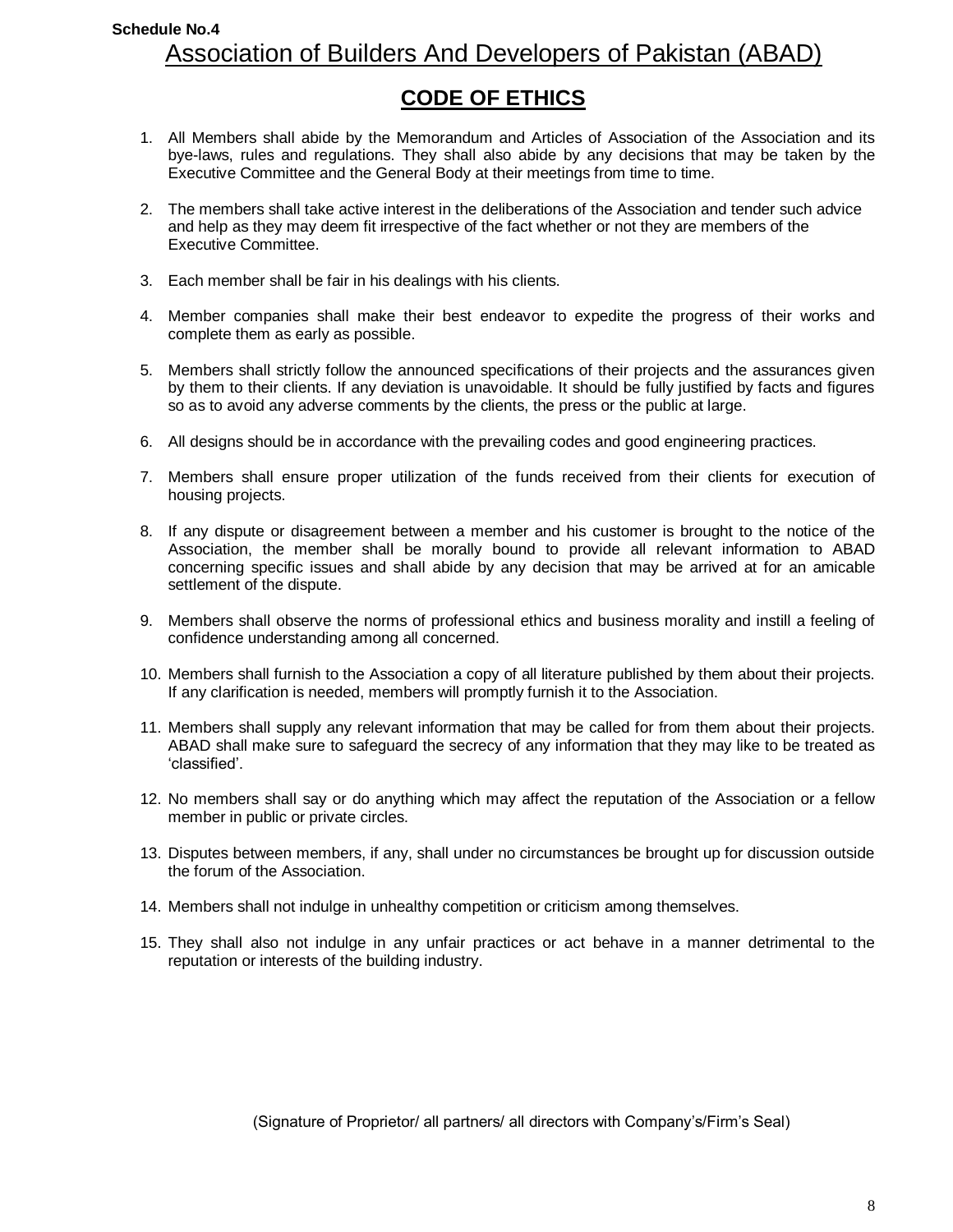## Association of Builders And Developers of Pakistan (ABAD)

## **CODE OF ETHICS**

- 16. Members shall keep the interest of the Association above their personal interest at all costs and shall not involve themselves in any activity which may directly or indirectly undermine the authority of the association or affect its interest reputation and goodwill.
- 17. Members shall not indulge in cheap publicity.
- 18. If any member inconspicuously commits any breach of this code of conduct, he shall at once bring it to the notice of the Association for suitable remedial action.
- 19. No member in the course of deliberations at a meeting shall be sarcastic or injure the feelings of another member by direct or indirect remarks.
- 20. Action for violation of the Code.
- 21. In the event of the violation of the code of ethics or the Articles and Memorandum of Association by any member, clause 17( C ) (i) (ii) and (iii) and (iv) of Section V captioned "RESIGNATION REMOVAL AND EXPULSION FROM MEMBERSHIP" (extract below) of the Articles of Association shall be invoked and the matter referred to the Executive Committee for such action as it may deem fit in the light of these Articles.

(Extract from Section V of ABAD's Membership and Articles of Association).

V-RESIGNATION, REMOVAL & EXPULSION FROM MEMBERSHIP.

- 17 (a) XXXXXXX (b) XXXXXXX
- 17(C) A member shall be fined upto the amount equal to that of annual subscription prescribed for the class of membership of the Association or the rights and privileges of a member shall be liable to be withdrawn for any of the following reasons by a resolution of the Committee passed in a meeting specially convened for the purpose by two-thirds majority of the members present in person:
- (i) neglect of or refusing to submit to abide by or carry out any decision of the committee taken within the limits laid down by the Memorandum and Articles of Association or by the Trade Organizations Ordinance 1961 or any rules, regulations, instructions or directions issued under the said Ordinance or under such Ordinances or laws as may be issued from time to time governing such institutions as the Association.
- (ii) Indulging in unethical practices in the field of trade, commerce or industry.
- (iii) Intentional violation of the rules, regulations or bye-laws of the Association.
- (iv) Failure to pay arbitration fee, fine or any other due demand of the Association.

Provided that a member shall not be expelled by the Committee unless he has been given an opportunity of explaining his position in writing and/ or in person.

Provided further that the member so expelled shall have the right to appeal within one month from the date of expulsion to the General Body of the Association.

Provided also that when such an appeal is made by the member, the Executive Committee shall arrange to convene a meeting of the General Body within 30 days from the receipt of the appeal and the decision of the General Body in the matter will be final.

(Signature of Proprietor/ all partners/ all directors with Company's/Firm's Seal)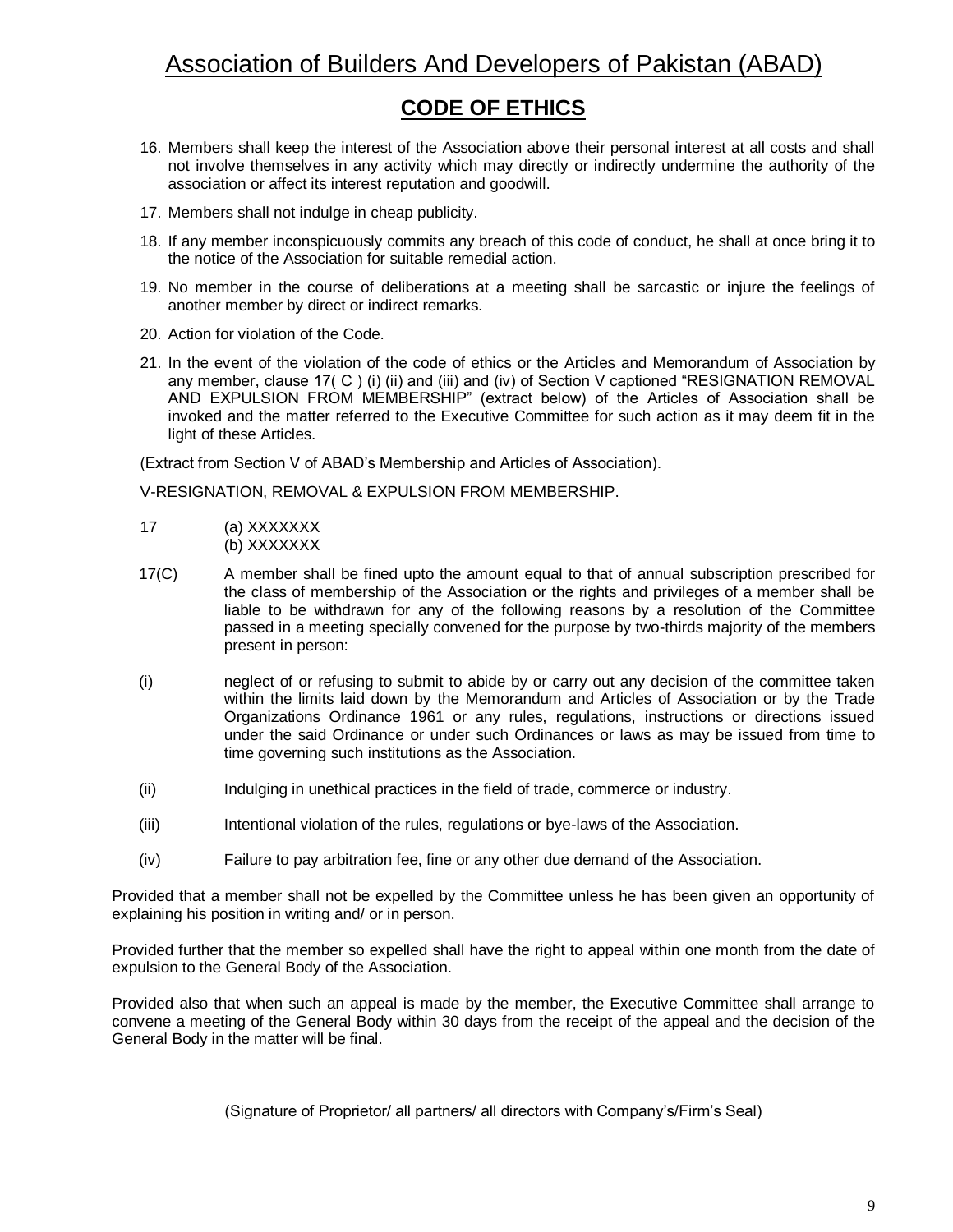#### **"CODE OF CONDUCT" FOR MEMBERS OF ASSOCIATION OF BUILDERS AND DEVELOPERS OF PAKISTAN (ABAD)**

(This Code of Conduct should be read in conjunction with chapter IV & V of the Articles of Association of ABAD)

The object of the Code is to bring all the Commercial Builders / Developers under the umbrella of ABAD to safeguard the interest of General Public.

The members must understand they may be held responsible not only for their practices, of what so ever nature. They are advised, therefore, to bring this Code to the notice of all those associated with them in practice.

The member is at liberty to be engaged in any construction/ development activity, whether as proprietor, director, principal, partner, or consultant to, any body corporate or unincorporate or in any other capacity provided that his conduct complies with the provisions of this Code applying to his circumstances.

#### **Article 1**

Whereas Association of Builders and Developers being incorporated in 1977 with following objectives;

- (i) to provide affordable and comfortable shelter for all particularly mediocre and lower middle income groups in consonance with the National Housing and Economic policies.
- **PREAMBLE** (ii) to prepare and implement low cost Housing Projects for the poorest of the poor.
	- (iii) to protect and promote house buildings, offices, shops, commercial complexes and land development works to encourage small bread winning business in and around their dwellings.
	- (iv) to unify and integrate Builders and Developers engaged in the execution of housing, offices, shops, commercial complexes and land development work and to provide a common forum and a common platform to them.
	- (v) To conduct or organize research, to engage experts and specialists to improve building techniques, effect economies of scales and generally advance and promote the science and art of building and development work.
	- (vi) to work actively for eradication of unethical business practices from the housing and development fields and professions.

Now therefore it is necessary and expedient to frame a Code of Conduct for the members of ABAD to give meaning and depth to these noble pursuits.

#### **Article 2**

**EXTENT & COMMENCEMENT** This Code of business Conduct may be called the Association of Builders & Developers of Pakistan (ABAD) Code of Conduct.

This shall come into force immediately.

This shall apply to all member of the Association of Builders & Developers of Pakistan (ABAD)

(Signature of Proprietor/all partners/all directors with company's/firm's Seal)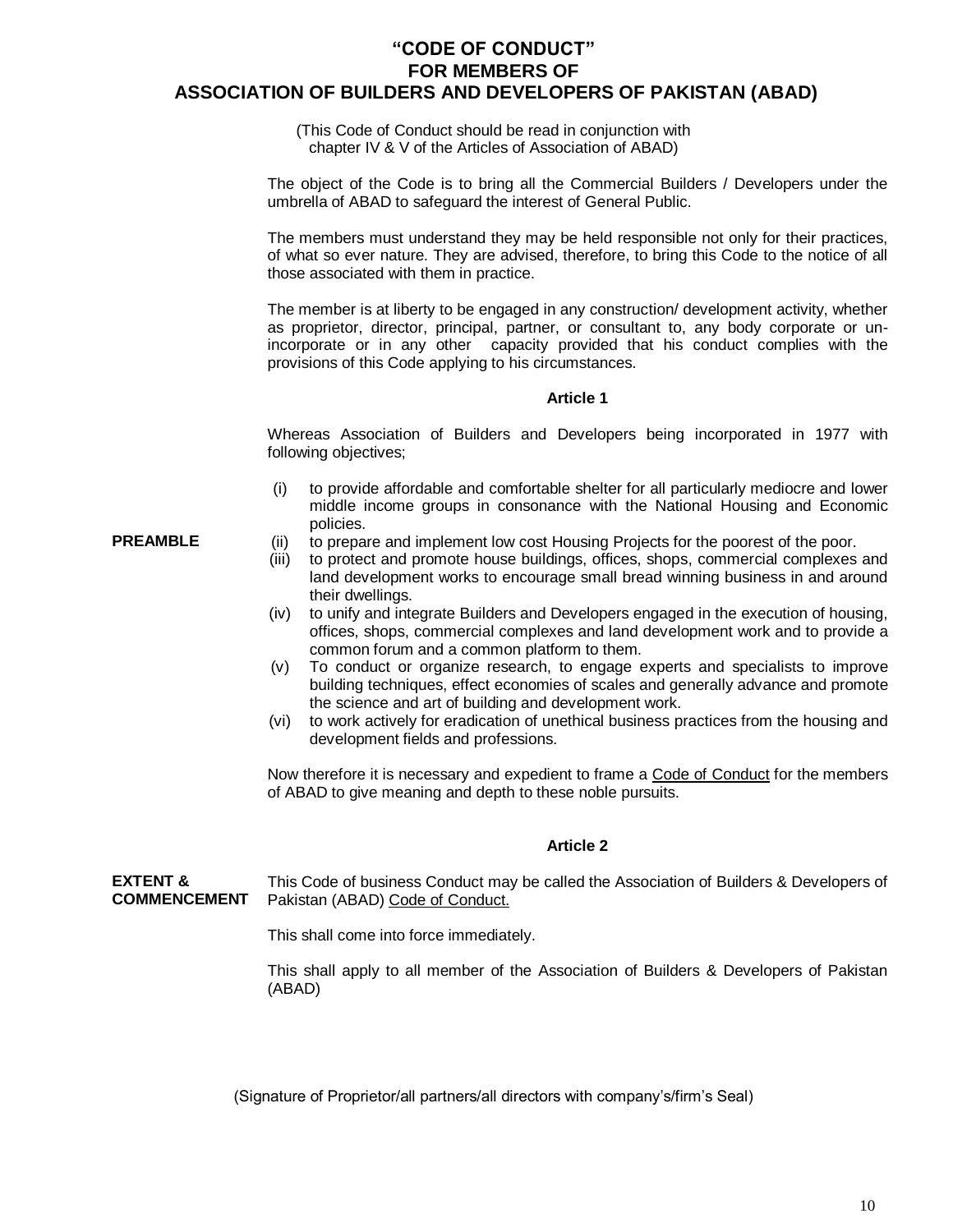**COMMITMENTS** The member shall faithfully carry out the duties, which he undertakes. He shall also have a proper regard for the interests of those who may be expected to use or enjoy the product of his work.

> Any member shall not give discounts, commissions, gifts, or other to Government Officials for getting undue favours from them.

> To maintain, uphold, and advance the honour and dignity of the house building & land development professions in accordance with this Code, a member shall:

- (a) uphold the ideology of Pakistan;
- (b) be honest, impartial and serve the country, clients and the public at large with devotion;
- (c) strive to increase the competence and prestige of the persons engaged with this building profession;
- (d) use his knowledge and skill for the advancement and welfare of mankind;
- (e) Promote and ensure the maximum utilization of human and material resources of Pakistan for achieving self-reliance; and
- (f) not sacrifice the national interest for any personal gain.

#### **Article 4**

**STANDARDS OF CLIENT DEALINGS** A member shall be guided in all his business in professional matters by the highest standards of integrity.

A member shall -

- (a) be realistic and honest in all and shall carry out his business duties without fear or favour;
- (b) admit and accept his own errors when proved and shall refrain from distorting or altering the facts justifying his decisions or actions;
- (c) not attempt to attract a client from another builders by false or misleading pretenses;
- (d) not endeavor to promote his personal interest at the expense of the dignity and integrity of the profession.

#### **Article 5**

- **SAFETY FIRST** A member shall have utmost regard for the safety, health and welfare of the public in the performance of his professional duties as builder & developer and for that purpose he shall -
	- (a) Regard his duty to the public welfare as paramount;
	- (b) seek opportunities to be of service in civic affairs and work for the advancement of the safety, health and well-being of the community;
	- (c ) not undertake, any illegal construction of building and deviate with approved plan design, which are not safe for the safety, health, welfare of a person or persons, or are not in conformity with the accepted standards.

(Signature of Proprietor/all partners/all directors with company's/firm's Seal)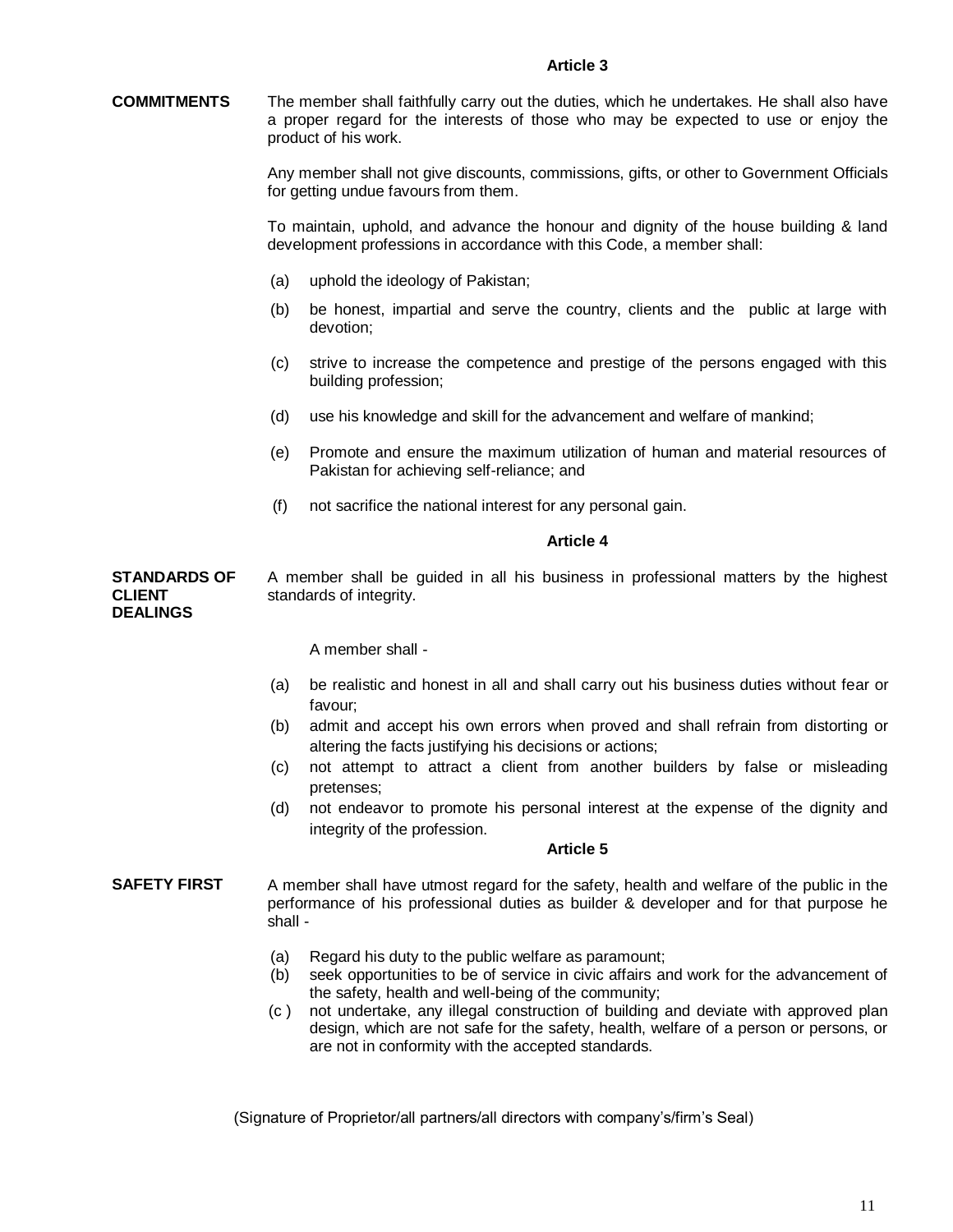#### **Article 6**

**DIGNITY OF THE BUSINESS PROFESSION** A member shall avoid all acts or practices likely to discredit the dignity or honour of the profession and for that purpose, he shall not advertise his project in a manner derogatory to the dignity of the profession. He may, however, utilize the following means of identification.

- (i) Launching Projects through media offering to general public for sale and its booking.
- (ii) Banners, flags, sign boards at the site of his office or projects;

#### **Article 7**

**PUBLIC KNOWLEDGE** A member shall endeavor to extend public knowledge and appreciation of his house building and land development profession, propagate the achievements of the profession, and protect it from misrepresentation and misunderstanding.

#### **Article 8**

**DIGNITY OF LABOUR** A member shall uphold the principles of appreciation and adequate compensation for those engaged in work and for that purpose he shall offer remuneration commensurate with the qualifications and experience of professionals employed by him.

#### **Article 9**

**UNFAIR COMPETITION** A member shall not compete unfairly with another member by attempting to obtain business engagements or personal gains by taking advantage of his superior position or by criticizing other involves in this business or by any other improper means or methods.

#### **Article 10**

**REPUTATION** A member shall not attempt to injure, maliciously or falsely, directly or indirectly, the business reputation, prospects, practices of another member.

#### **Article 11**

**ADHERENCE TO CODE** A member shall not associate with or allow the use of his name by an enterprise of questionable character nor will he become associated with any persons / firm / company who do not conform to ethical practices or with persons not legally qualified to build the housing business for which the association is intended.

> A member shall strictly comply with the by-laws, orders and instructions issued by the Association of Builders & Developers of Pakistan (ABAD) from time to time.

#### **Article 12**

**UNETHICAL PRACTICES** A member shall report unethical professional practice of a member with substantiating data to the Association of Builders & Developers of Pakistan (ABAD) and appear as a witness, if required.

#### **Article 13**

**ENVIRONMENTAL CONCERN** All the lands to be developed and all the housing buildings to be built shall be environment friendly. These shall enhance and upgrade the existing environment and add to the beauty of the neighborhoods.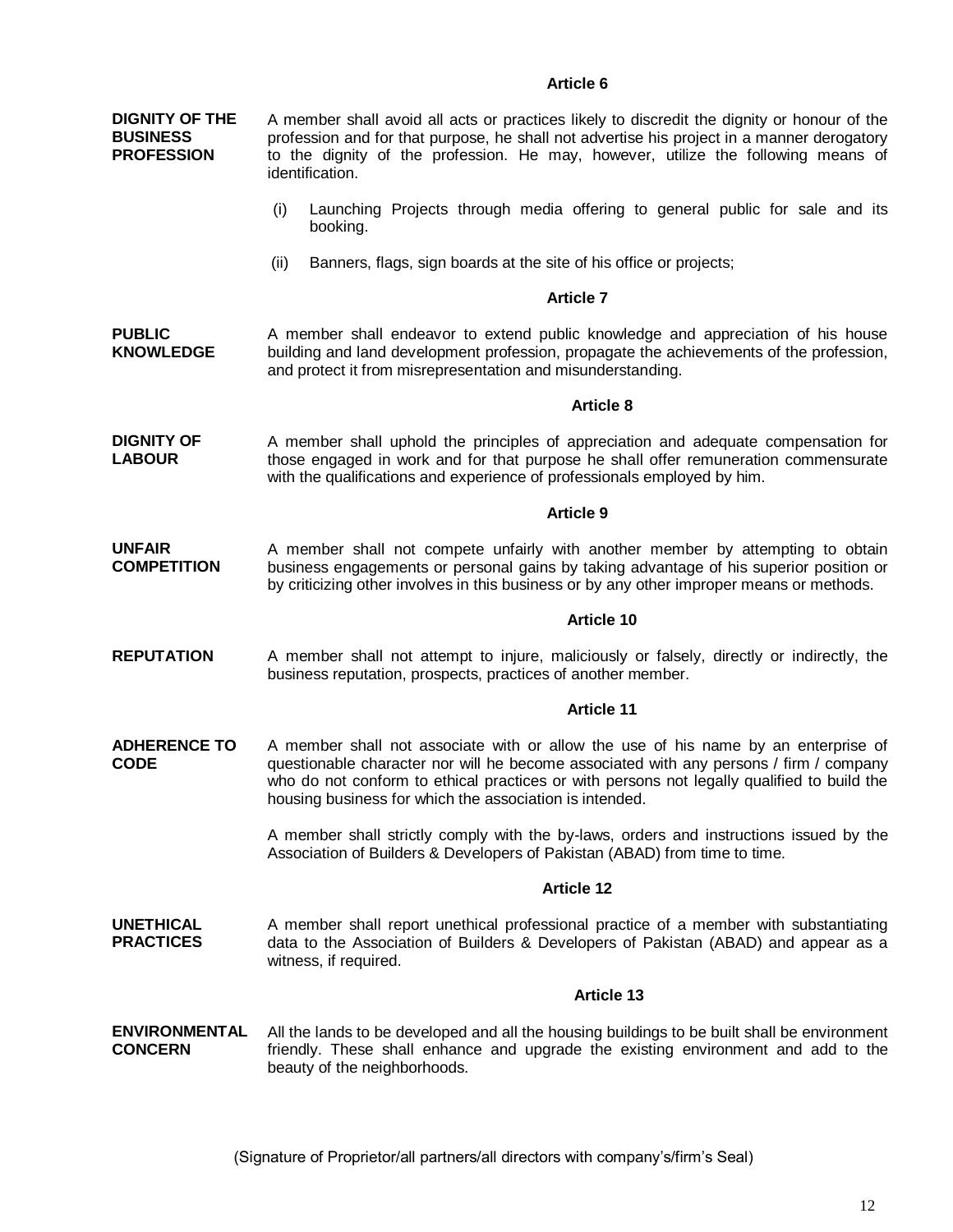| <b>ENERGY</b><br><b>EFFICIENT</b>                                                | The buildings project to be built shall be taken care of light, privacy and air to ensure<br>precious and scarce resources of the country. Maximum use will be made of bright day<br>light to brighten the dwellings and maximum use will be made of natural cool breeze to<br>save on cooling cost and to bring comfort in the rooms during hot humid season.                    |                                                                                                                                                                                                                                                                                                                                                                              |  |  |  |  |
|----------------------------------------------------------------------------------|-----------------------------------------------------------------------------------------------------------------------------------------------------------------------------------------------------------------------------------------------------------------------------------------------------------------------------------------------------------------------------------|------------------------------------------------------------------------------------------------------------------------------------------------------------------------------------------------------------------------------------------------------------------------------------------------------------------------------------------------------------------------------|--|--|--|--|
|                                                                                  |                                                                                                                                                                                                                                                                                                                                                                                   | <b>Article 15</b>                                                                                                                                                                                                                                                                                                                                                            |  |  |  |  |
| <b>INDIGENOUS</b><br><b>BUILDING</b><br><b>MATERIAL &amp;</b><br><b>PRODUCTS</b> | skill.                                                                                                                                                                                                                                                                                                                                                                            | In the construction of Buildings maximum use will be of local building materials such as<br>stones, bricks, marble, etc. and maximum use will be of locally manufactured building<br>products such as tiles, pipes, wires, electrical and sanitary fittings, etc. This will save<br>precious foreign exchange, minimize cost of building, promote local industry, labour and |  |  |  |  |
|                                                                                  |                                                                                                                                                                                                                                                                                                                                                                                   | Article 16                                                                                                                                                                                                                                                                                                                                                                   |  |  |  |  |
| <b>CLIENT</b><br><b>COMPLAINTS</b>                                               | be binding on the member.                                                                                                                                                                                                                                                                                                                                                         | Client complaints, arising out of disputes between the allottees and the member, shall be<br>referred to ABAD for expeditious and judicious settlement to the satisfaction of both the<br>parties before taking recourse to lengthy and expensive litigation. ABAD'S decision shall                                                                                          |  |  |  |  |
|                                                                                  |                                                                                                                                                                                                                                                                                                                                                                                   | <b>Article 17</b>                                                                                                                                                                                                                                                                                                                                                            |  |  |  |  |
| <b>DEPARTMENT</b><br><b>COMPLAINTS</b>                                           | The complaints of Government Department against members of ABAD shall be brought to<br>the notice of ABAD by member or / and by the department. ABAD shall carefully examine<br>these complaints and settle them with in reasonable time to the satisfaction of both<br>parties. Punitive action against members, if found guilty will be taken by ABAD on case to<br>case basis. |                                                                                                                                                                                                                                                                                                                                                                              |  |  |  |  |
|                                                                                  |                                                                                                                                                                                                                                                                                                                                                                                   | <b>Article 18</b>                                                                                                                                                                                                                                                                                                                                                            |  |  |  |  |
| <b>ADHERENCE TO</b><br><b>BUILDING CODES</b><br><b>LANDS USE</b><br><b>LAWS</b>  | All ABAD members shall strictly follow the building codes by laws and regulations in force<br>during land development and building construction.                                                                                                                                                                                                                                  |                                                                                                                                                                                                                                                                                                                                                                              |  |  |  |  |
|                                                                                  |                                                                                                                                                                                                                                                                                                                                                                                   | <b>Article 19</b>                                                                                                                                                                                                                                                                                                                                                            |  |  |  |  |
| <b>LINKAGES WITH</b><br><b>FOREIGN</b><br><b>ASSOCIATIONS</b>                    | ABAD shall establish linkages and bonds with sister Associations in advanced countries in<br>General and Islamic and Regional countries in particular for transfer of technologies, state<br>of the art building and land development techniques and foster friendly relations with such<br>organizations.                                                                        |                                                                                                                                                                                                                                                                                                                                                                              |  |  |  |  |
| Special General Body meeting.                                                    |                                                                                                                                                                                                                                                                                                                                                                                   | I / We have read and understood the above articles and strictly follow these rules/codes of conduct. Further I/<br>We understand that if I/ we fail to comply these rules/code of conduct the Competent Authority after investigation<br>may at his discretion remove/expel or terminate my / our membership from ABAD without taking approval from                          |  |  |  |  |
|                                                                                  |                                                                                                                                                                                                                                                                                                                                                                                   |                                                                                                                                                                                                                                                                                                                                                                              |  |  |  |  |
| Authorized signatories                                                           |                                                                                                                                                                                                                                                                                                                                                                                   |                                                                                                                                                                                                                                                                                                                                                                              |  |  |  |  |
|                                                                                  |                                                                                                                                                                                                                                                                                                                                                                                   |                                                                                                                                                                                                                                                                                                                                                                              |  |  |  |  |
|                                                                                  |                                                                                                                                                                                                                                                                                                                                                                                   |                                                                                                                                                                                                                                                                                                                                                                              |  |  |  |  |
|                                                                                  |                                                                                                                                                                                                                                                                                                                                                                                   |                                                                                                                                                                                                                                                                                                                                                                              |  |  |  |  |
| Company's /firm's stamp                                                          |                                                                                                                                                                                                                                                                                                                                                                                   |                                                                                                                                                                                                                                                                                                                                                                              |  |  |  |  |

**Article 14**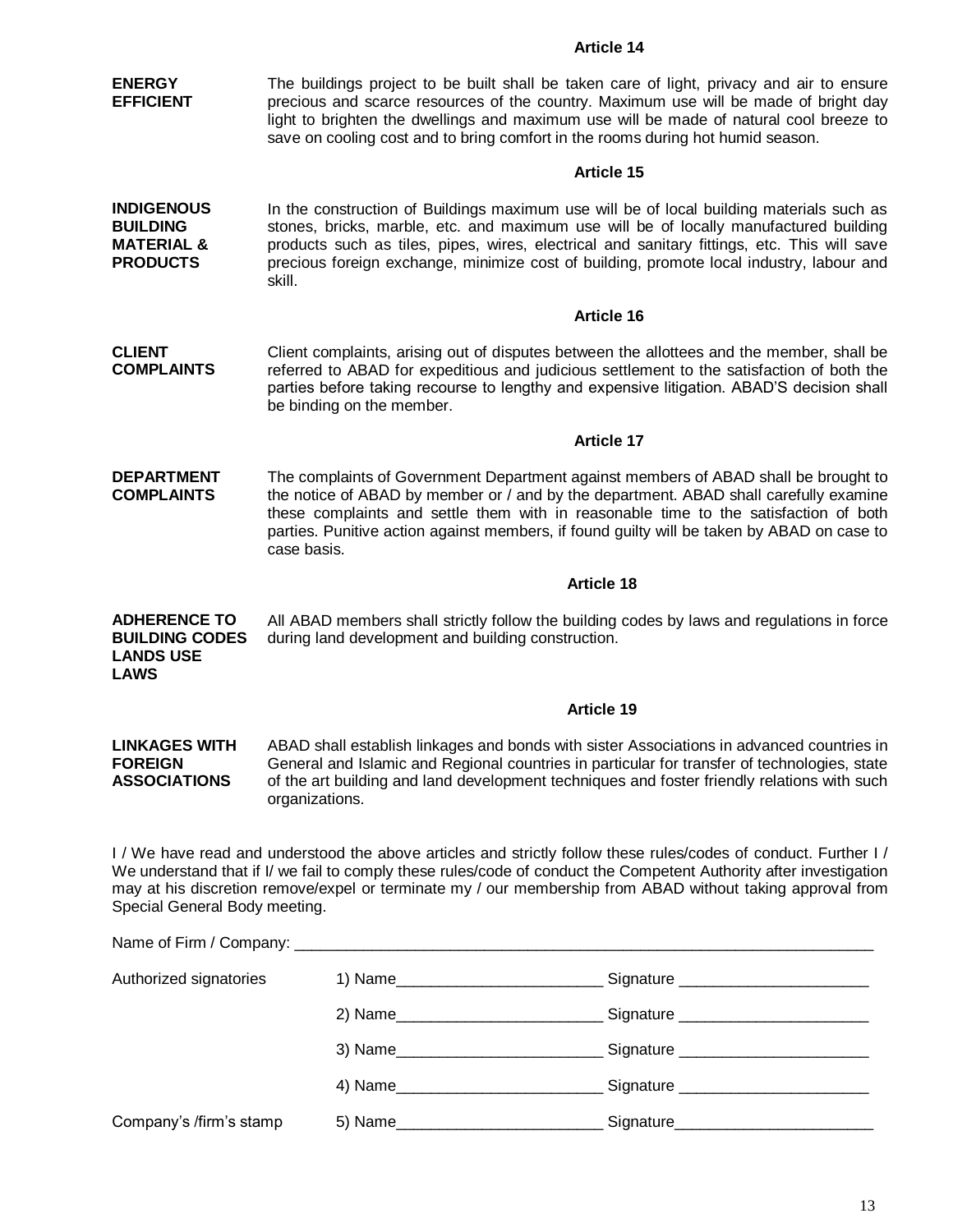### **ABAD SECRETARIAT** *(TO BE FILLED BY ABAD***)**

#### **Membership Sub-Committee of ABAD**

### **APPLICATION FOR ORDINARY/ASSOCIATE MEMBERSHIP**

| 1.           | Name of Applicant Firm / Company                                                                                                |    |                                                                                                                      |
|--------------|---------------------------------------------------------------------------------------------------------------------------------|----|----------------------------------------------------------------------------------------------------------------------|
| 2.           | Status of Firm / Company : [ ] Partnership                                                                                      |    | [ ] Ownership [ ] Pvt. Ltd. [ ] Public Ltd.                                                                          |
| 3.           | Applied for                                                                                                                     |    | Ordinary Member ______ / Associate Member _____                                                                      |
| 4.           | Name of Directors/ Partners / Proprietor 1.                                                                                     |    |                                                                                                                      |
|              |                                                                                                                                 | 2. | <u> 1980 - Johann John Stone, mars and de British and de British and de British and de British and de British an</u> |
|              |                                                                                                                                 | 3. |                                                                                                                      |
|              |                                                                                                                                 | 4. | <u> 1980 - Johann Barn, mars ann an t-Amhain ann an t-Amhain an t-Amhain ann an t-Amhain an t-Amhain an t-Amhain</u> |
|              |                                                                                                                                 | 5. | <u> 1980 - Johann John Stone, market fan it ferskearre fan it ferskearre fan it ferskearre fan it ferskearre fan</u> |
| 5.           | Name & Designation of the Chief Executive:                                                                                      |    |                                                                                                                      |
| 6.           | Name of Proposer:                                                                                                               |    |                                                                                                                      |
| 7.           | Name of Proposer's Company/Firm:                                                                                                |    |                                                                                                                      |
| 8.           | Name of Seconder:                                                                                                               |    | <u> 1989 - Johann Barbara, margaret eta idazlea (h. 1989).</u>                                                       |
| 9.           | Name of Second's Company/Firm:                                                                                                  |    |                                                                                                                      |
| 10.          | a) National Tax # of the Company:                                                                                               |    |                                                                                                                      |
|              | b) I.T.O's letter dated:                                                                                                        |    | <u> 1980 - Johann Barn, mars an t-Amerikaansk politiker (* 1908)</u>                                                 |
| 11.          |                                                                                                                                 |    |                                                                                                                      |
| 12.          | Registered with Registrar of Firms Karachi (if required) /<br>Certificate of incorporation No. in case of Company Certificate # |    |                                                                                                                      |
|              |                                                                                                                                 |    |                                                                                                                      |
| 13.          | Has the applicant Firm / Company applied for membership before: [ ] Yes [                                                       |    | No                                                                                                                   |
|              | The case is submitted for recommendation of C.E.C. for grant of membership                                                      |    |                                                                                                                      |
| FORM-MS13/14 |                                                                                                                                 |    | (Accountant-ABAD)                                                                                                    |
|              |                                                                                                                                 |    |                                                                                                                      |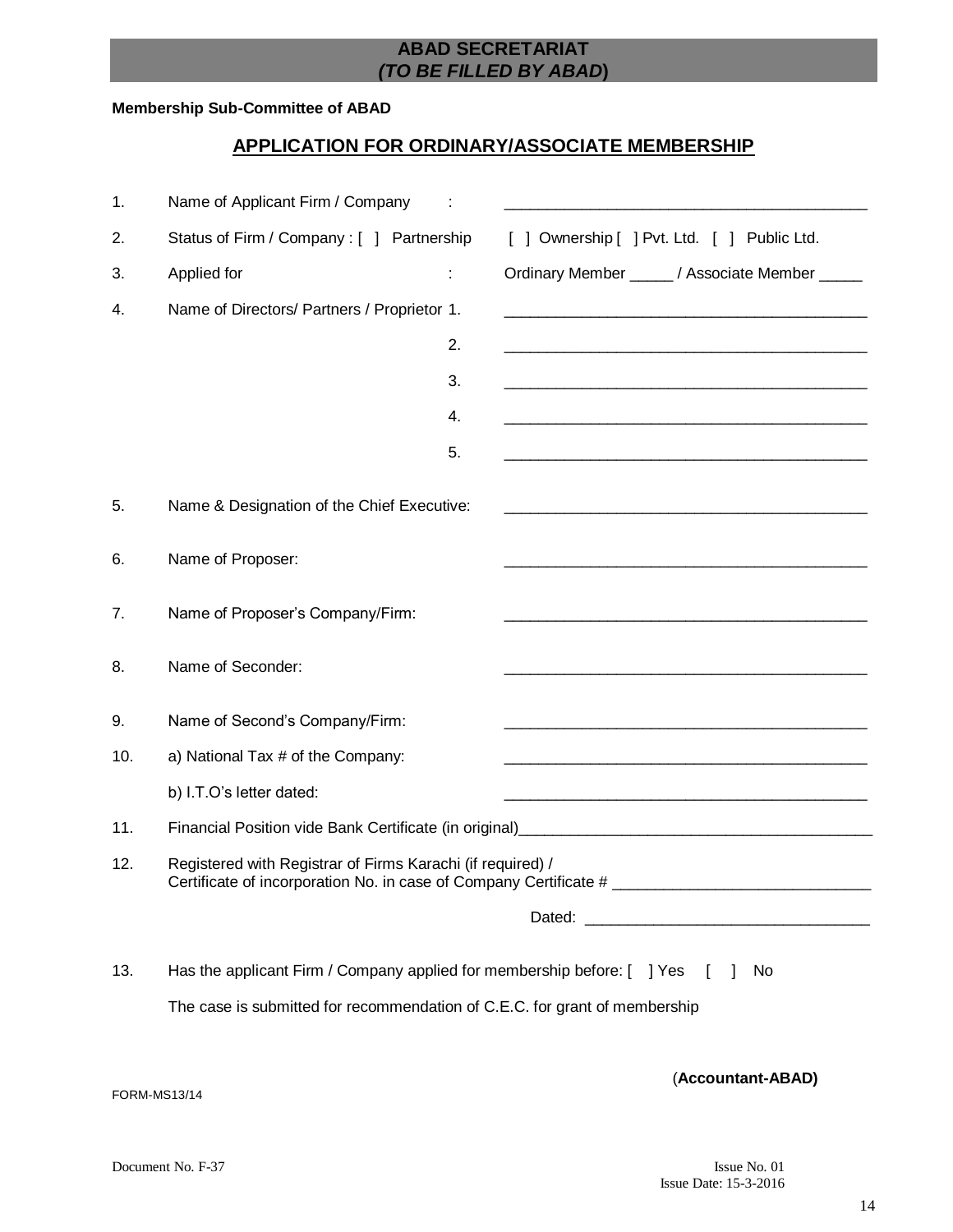# **UNDERTAKING**

| $\mathsf{l}/\mathsf{l}$ | $\bigcap_{\mu}$ $\bigcap_{\mu}$<br>$\cdots$<br>. . |  |
|-------------------------|----------------------------------------------------|--|
|                         |                                                    |  |

**I**/.\_\_\_\_\_\_\_\_\_\_\_\_\_\_\_\_ S/o \_\_\_\_\_\_\_\_\_\_\_\_\_\_\_\_ holding CNIC # \_\_\_\_\_\_\_\_\_\_\_\_\_\_\_\_\_\_\_\_

**I**/.\_\_\_\_\_\_\_\_\_\_\_\_\_\_\_\_ S/o \_\_\_\_\_\_\_\_\_\_\_\_\_\_\_\_ holding CNIC # \_\_\_\_\_\_\_\_\_\_\_\_\_\_\_\_\_\_\_\_

do hereby undertake on oath as under:

- 1. That I/we am/are proprietor/partner/director of M/s \_\_\_\_\_\_\_\_\_\_\_\_\_\_\_\_\_\_\_\_\_\_\_\_\_ having its office situated at \_\_\_\_\_\_\_\_\_\_\_\_\_\_\_\_\_\_\_\_\_\_\_\_\_\_\_\_\_\_\_\_\_\_\_\_\_\_\_\_\_\_\_\_\_.
- 2. That my/our upcoming project name is \_\_\_\_\_\_\_\_\_\_\_\_\_\_\_\_\_\_\_\_\_\_\_\_\_\_\_\_\_\_\_\_\_ and located at Plot / Survey No. \_\_\_\_\_\_\_\_\_\_\_\_\_\_\_\_\_\_\_\_\_\_\_\_\_\_\_\_\_\_\_\_\_\_\_\_\_\_\_\_\_\_\_\_.
- 3. That I/We hereby undertake that any project I/We shall launch not have similar name to that of any other membership concern of ABAD and their projects.
- 4. That I/We hereby undertake that if inadvertently chose a name which is similar to that of any other membership concern of ABAD and their projects, I/We shall change the name of the project to another unique name.
- 5. It is understood by M/s \_\_\_\_\_\_\_\_\_\_\_\_\_\_\_\_\_\_\_\_ that in case of non-compliance ABAD shall cancel the membership of our firm.

Signature of proprietor / all partners / all directors of

.

| 1) Name_________________________    | _Signature ________________         |
|-------------------------------------|-------------------------------------|
|                                     | _ Signature _______________________ |
| 3) Name____________________________ | Signature _________________         |

**Note: Kindly execute this undertaking on your company letterhead and submit to ABAD after attestation from Notary Public**.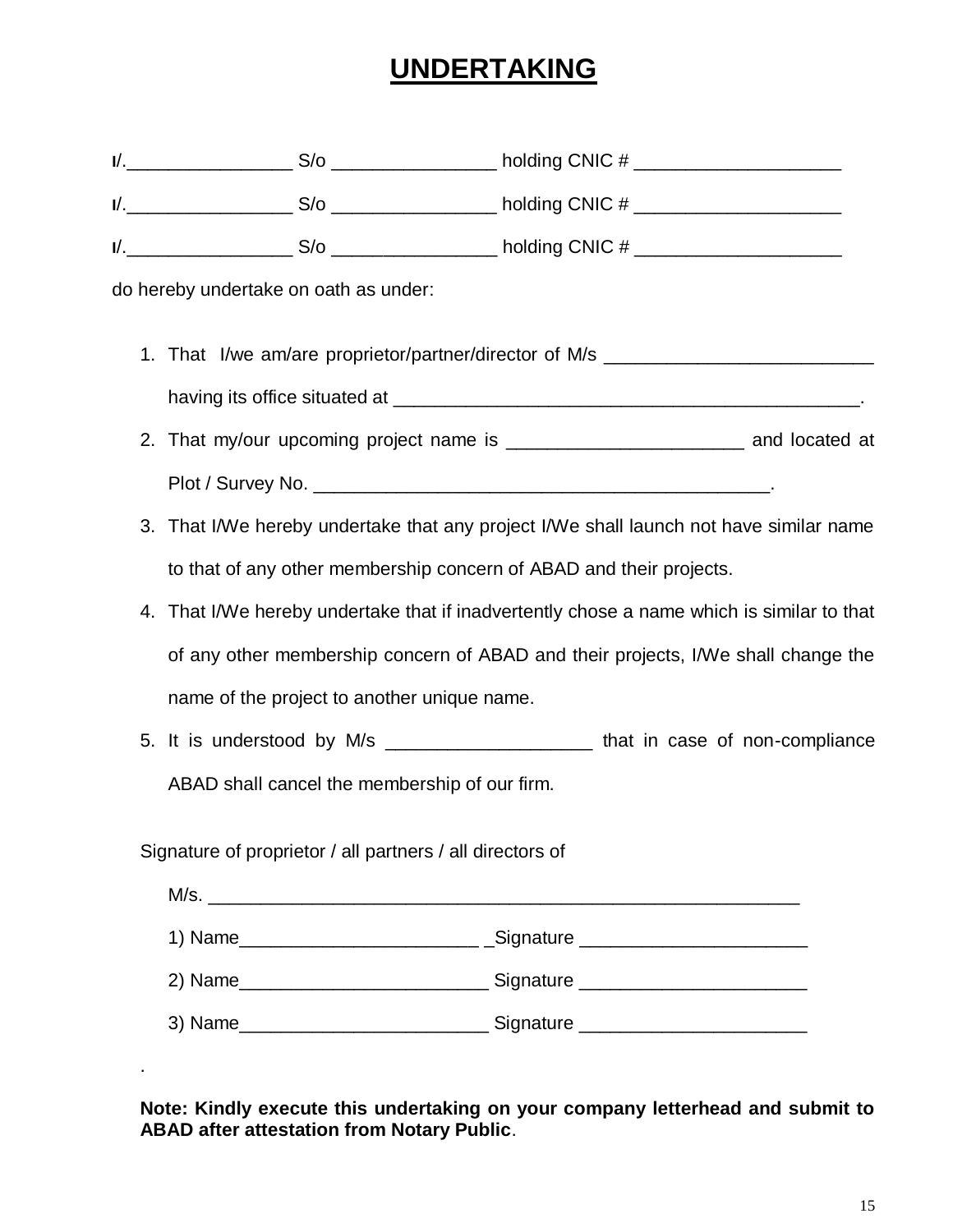## **UNDERTAKING**

| do hereby undertake on oath as under: |                                                                                                  |  |
|---------------------------------------|--------------------------------------------------------------------------------------------------|--|
|                                       |                                                                                                  |  |
|                                       | That I/we am/are proprietor/partner/director of M/s ____________________________ having          |  |
|                                       |                                                                                                  |  |
|                                       | That I/We hereby undertake that if any person, company, authority, bank or financial             |  |
|                                       | institution having any claim, right, title, interest, lien or objection what so ever against the |  |

land/property situated\_\_\_\_\_\_\_\_\_\_\_\_\_\_\_\_\_\_\_\_\_\_\_\_\_\_\_\_\_\_\_\_\_\_\_\_\_\_\_\_\_\_\_\_\_\_\_\_\_\_\_\_\_\_\_

 $\blacksquare$  . The contract of the contract of the should should

notify the same to ABAD along with documentary evidence.

\_\_\_\_\_\_\_\_\_\_\_\_\_\_\_\_\_\_\_\_\_\_\_\_\_\_\_\_\_\_\_\_\_\_\_\_\_\_\_\_\_\_\_\_\_\_\_\_.

It is understood that in case of any discrepancy / litigation / manipulation in the title of property submitted by me/us to ABAD for membership, I/we will be held responsible for all and ABAD will not be involved in any litigation, discrepancy and manipulation simultaneously, ABAD shall have the right to cancel the membership of M/s

Signature of proprietor / all partners / all directors of M/s.

| 1) Name | Signature |
|---------|-----------|
|---------|-----------|

2) Name\_\_\_\_\_\_\_\_\_\_\_\_\_\_\_\_\_\_\_\_\_\_\_\_ Signature \_\_\_\_\_\_\_\_\_\_\_\_\_\_\_\_\_\_\_\_\_\_

3) Name\_\_\_\_\_\_\_\_\_\_\_\_\_\_\_\_\_\_\_\_\_\_\_\_ Signature \_\_\_\_\_\_\_\_\_\_\_\_\_\_\_\_\_\_\_\_\_\_

**Note: Kindly execute this undertaking on Stamp Paper of Rs. 100/- and submit to ABAD.**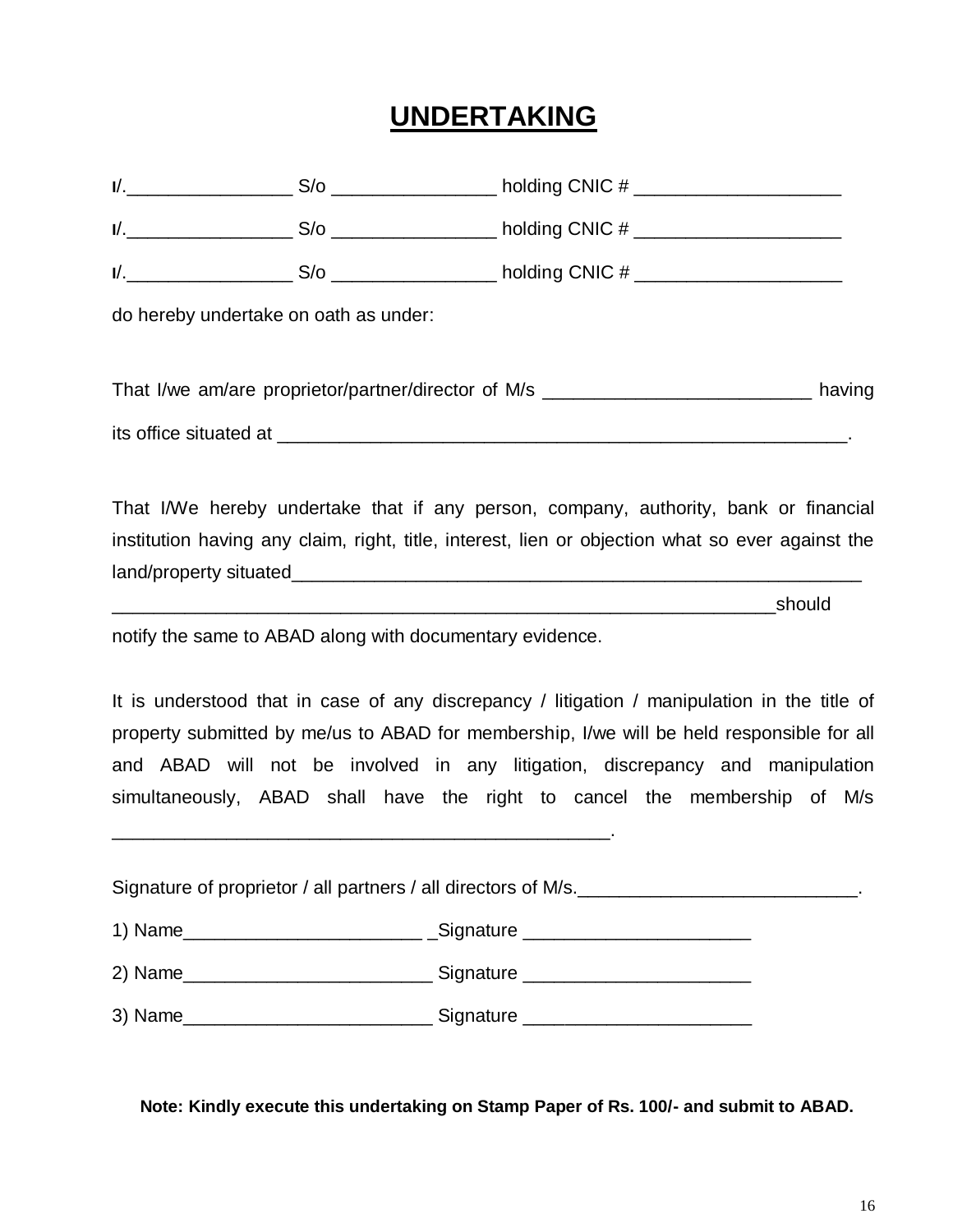Date:

## **The Chairman,** Association of Builders & Developers of Pakistan (ABAD) Karachi.

## **SUBJECT: UNDERTAKING TO ABAD FOR NON-INVOLVEMENT IN THE ILLEGAL CONSTRUCTION / ACTIVITIES**

Dear Sir,

| I/We        | $S/\mathrm{o}$ D/o. W/o.<br>Muslim, Adult,     |
|-------------|------------------------------------------------|
| resident of | holding                                        |
| CNIC No.    | do hereby undertake $\&$ solemn affirmation as |
| under:      |                                                |

That I am a member of ABAD, holding Membership #\_\_\_\_\_\_\_\_\_\_\_\_\_\_ as Corporate/ Associate Member in the name  $\&$  style M/s.  $\qquad \qquad$  and I undertake that being a member of ABAD I/we shall follow the code of ethics & code of conduct which has been duly read  $&$  signed  $&$  I shall abide by the Memorandum of Article of Association of ABAD.

That I/we undertake that we will construct on Project(s) after approval from SBCA and as per the approved plan without any violation.

That I/ we further assure ABAD that all projects shall be completed as per the approved Building Plan of SBCA within the stipulated time and further commit that we will not delay the handing over the possession to our allottees/client and shall deliver well in time as per agreed terms & conditions.

That I/we will not charge any escalation rate without approval from the competent authority or without lawful cause & shall not involve in illegal construction as well as construction of portion.

That I/ We further assure ABAD that we will resolve the complaints of our allottees